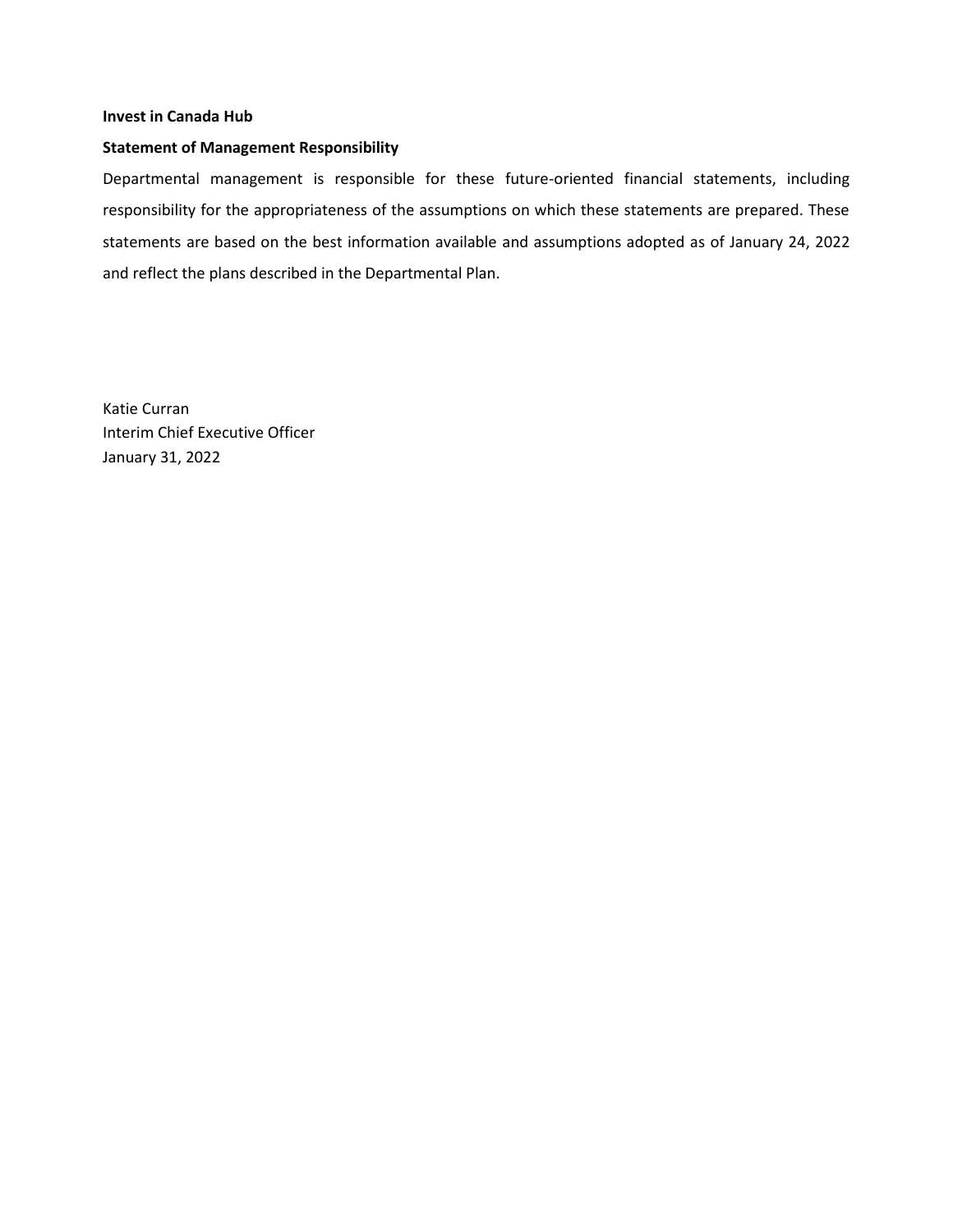# **Future-oriented Statement of Operations (Unaudited)**

|                                                                | <b>Forecast Results</b>  | <b>Planned</b>     |
|----------------------------------------------------------------|--------------------------|--------------------|
| For the year ending March 31                                   | for                      | <b>Results for</b> |
| (in dollars)                                                   | 2021-2022                | $2022 - 23$        |
|                                                                |                          |                    |
| <b>Expenses</b>                                                |                          |                    |
| <b>Information Services</b>                                    | 5,400                    | 4,855              |
|                                                                |                          |                    |
| Marketing and Outeach                                          | 22,375                   | 22,167             |
| <b>Investor Services</b>                                       | 4,460                    | 4,354              |
| <b>Internal Services</b>                                       | 3,517                    | 3,468              |
| <b>Total expenses</b>                                          | 35,752                   | 34,844             |
| <b>Revenues</b>                                                |                          |                    |
| <b>Internal Support Services</b>                               | $\overline{\phantom{a}}$ |                    |
| <b>Total revenues</b>                                          | $\overline{\phantom{a}}$ |                    |
| Net cost of operations before government funding and transfers | 35,752                   | 34,844             |

The accompanying notes form an integral part of this Future-Oriented Statement of Operations.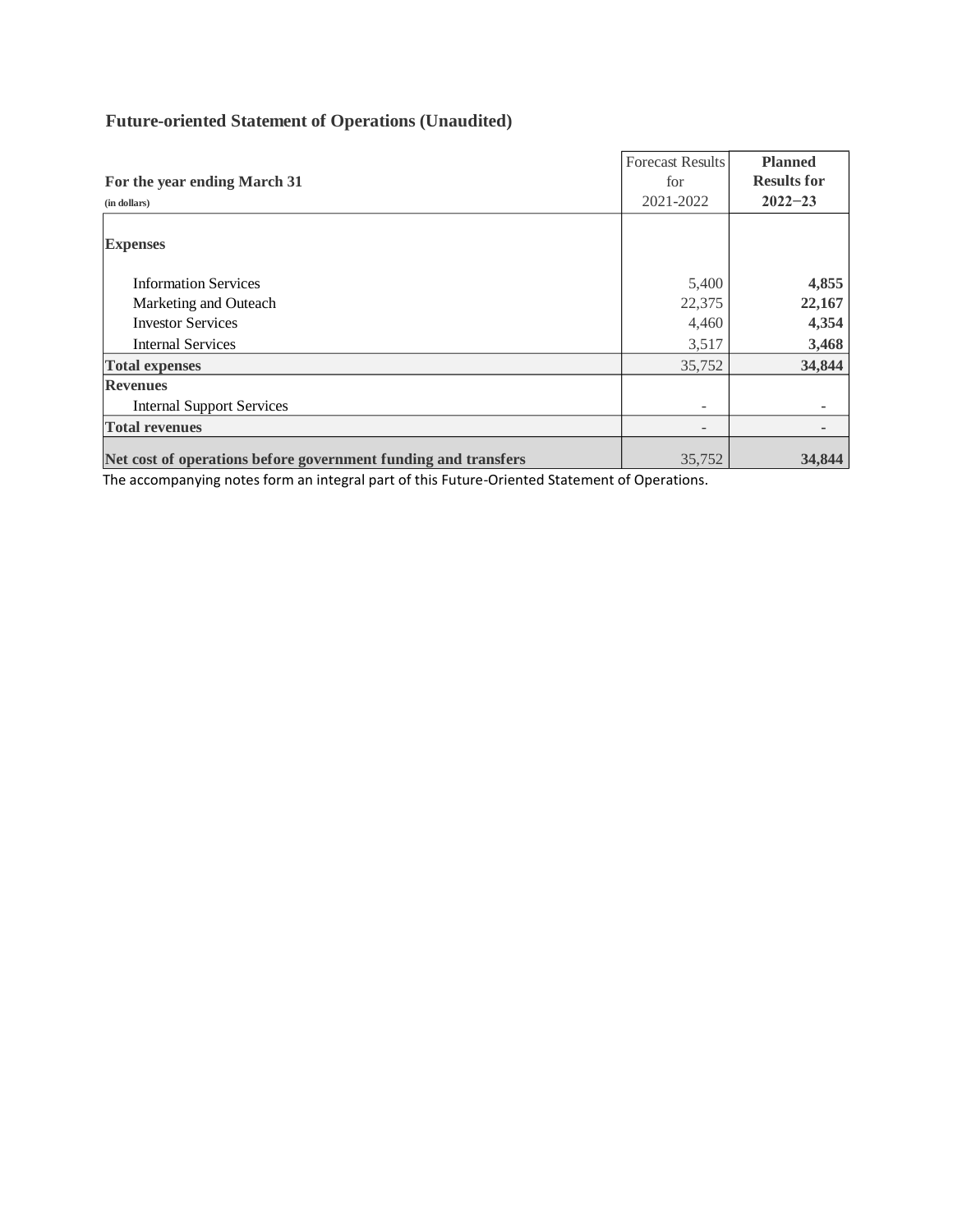# **Notes to the Future-Oriented Statement of Operations (Unaudited)**

## **1. Methodology and Significant Assumptions**

The future-oriented statement of operations has been prepared based on government priorities and the plans of Invest in Canada as described in the Departmental Plan.

The information in the forecast results for fiscal year 2021-22 is based on actual results as of January 24, 2022 and on forecasts for the remainder of the fiscal year. Forecasts have been made for the planned results for the 2022-23 fiscal year.

The main assumptions underlying the forecasts are as follows:

- a) Invest in Canada's activities will remain substantially the same as the previous year.
- b) Expenses and revenues, including the determination of amounts internal and external to the government, are based on historical experience. The general historical pattern is expected to continue.
- c) A large percentage of Invest in Canada expenses will be used to enhance Canada's international brand recognition through proactive marketing and promotion activities.

These assumptions are made as at January 24, 2022.

# **2. Variations and Changes to the Forecast Financial Information**

Although every attempt has been made to forecast resultsfor the remainder of 2021-22 and for 2022- 23, actual results achieved for both years are likely to differ from the forecast information presented, and this variation could be material.

In preparing this Future-Oriented Statement of Operations, Invest in Canada has made estimates and assumptions about the future. These estimates and assumptions may differ from the subsequent actual results. Estimates and assumptions are based on experience and other factors, including expectations of future events that are believed to be reasonable under the circumstances, and are continually evaluated.

Factors that could lead to material differences between the Future-Oriented Statement of Operations and the historical statement of operations include:

- the timing and the amount of acquisitions and disposals of property, plant and equipment, which may affect gains, losses and amortization expense;
- the amount of prepaid expenses for signature events is projected to be material in nature;
- other changes to the operating budget, such as new initiatives or technical adjustments later in the fiscal year.

After the Departmental Plan is tabled in Parliament, Invest in Canada will not be updating the forecasts for any changes in financial resources made in ensuing supplementary estimates. Variances will be explained in the Departmental Results Report.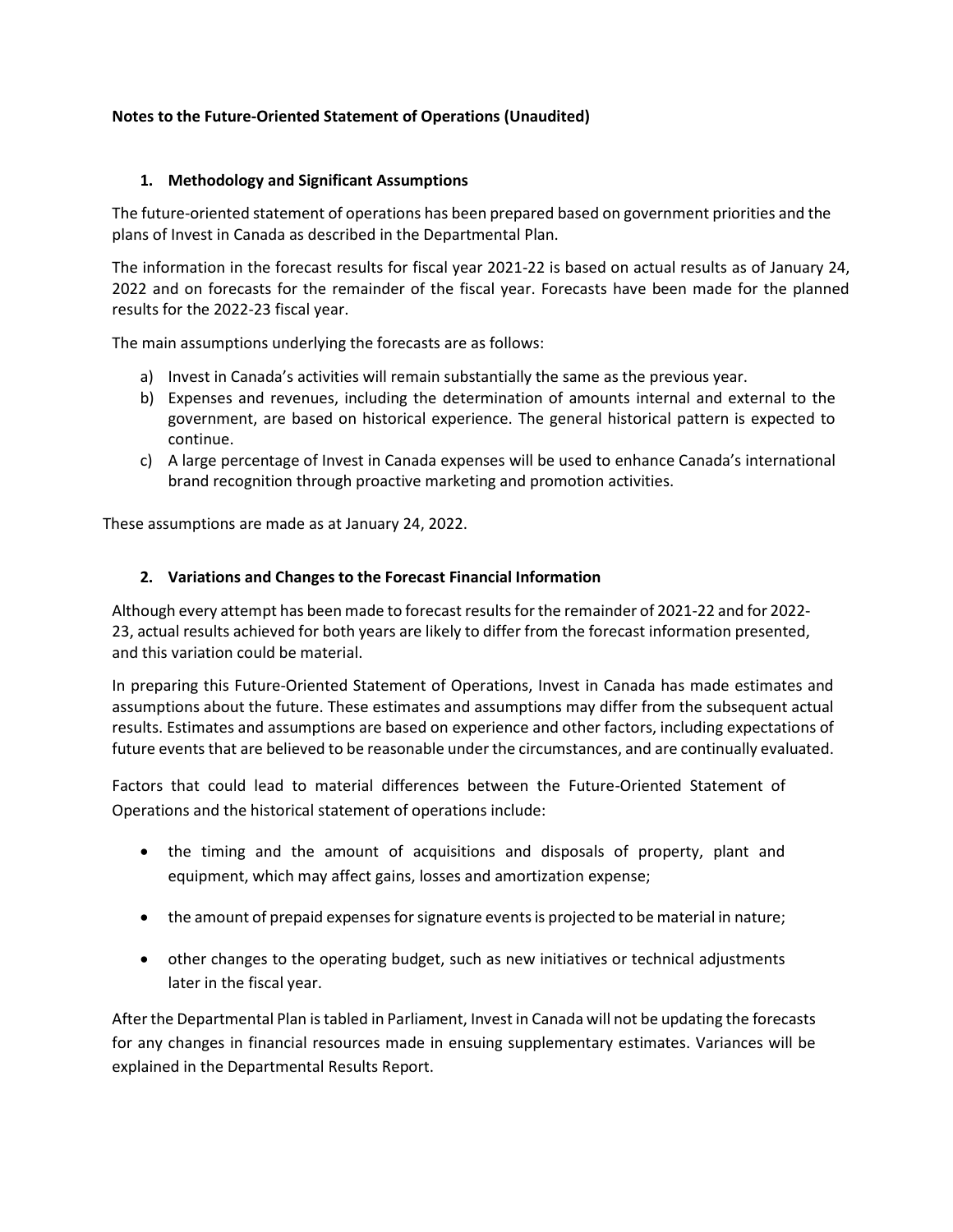## **3. Summary of significant accounting policies**

The Future-Oriented Statement of Operations has been prepared using the Government of Canada's accounting policies in effect for fiscal year 2021-22 and is based on Canadian public sector accounting standards. The presentation and results using the stated accounting policies do not result in any significant differences from Canadian public sector accounting standards.

Significant accounting policies are as follows:

## **Expenses**

Invest in Canada records expenses on an accrual basis.

Invest in Canada expenses are recorded when goods are received or services are rendered and include expenses related to personnel, professional and special services, repair and maintenance, utilities, materials, and supplies, as well as amortization of tangible capital assets. Vacation pay and compensatory leave, as well as severance benefits, are accrued and expenses are recorded as the benefits are earned by employees based on draft terms of employment.

Expenses also include amortization of tangible capital assets, which are capitalized at their acquisition cost. Amortization of tangible capital assets is done on a straight-line basis over the estimated useful life of the asset.

# **4. Parliamentary authorities**

The department is financed by the Government of Canada through parliamentary authorities. Financial reporting of authorities provided to the department differs from financial reporting according to generally accepted accounting principles because authorities are based mainly on cash flow requirements. Items recognized in the Future-Oriented Statement of Operations in one year may be funded through parliamentary authorities in prior, current, or future years. Accordingly, the department has different net cost of operations for the year on a government funding basis than on an accrual accounting basis. The differences are reconciled in the following tables: